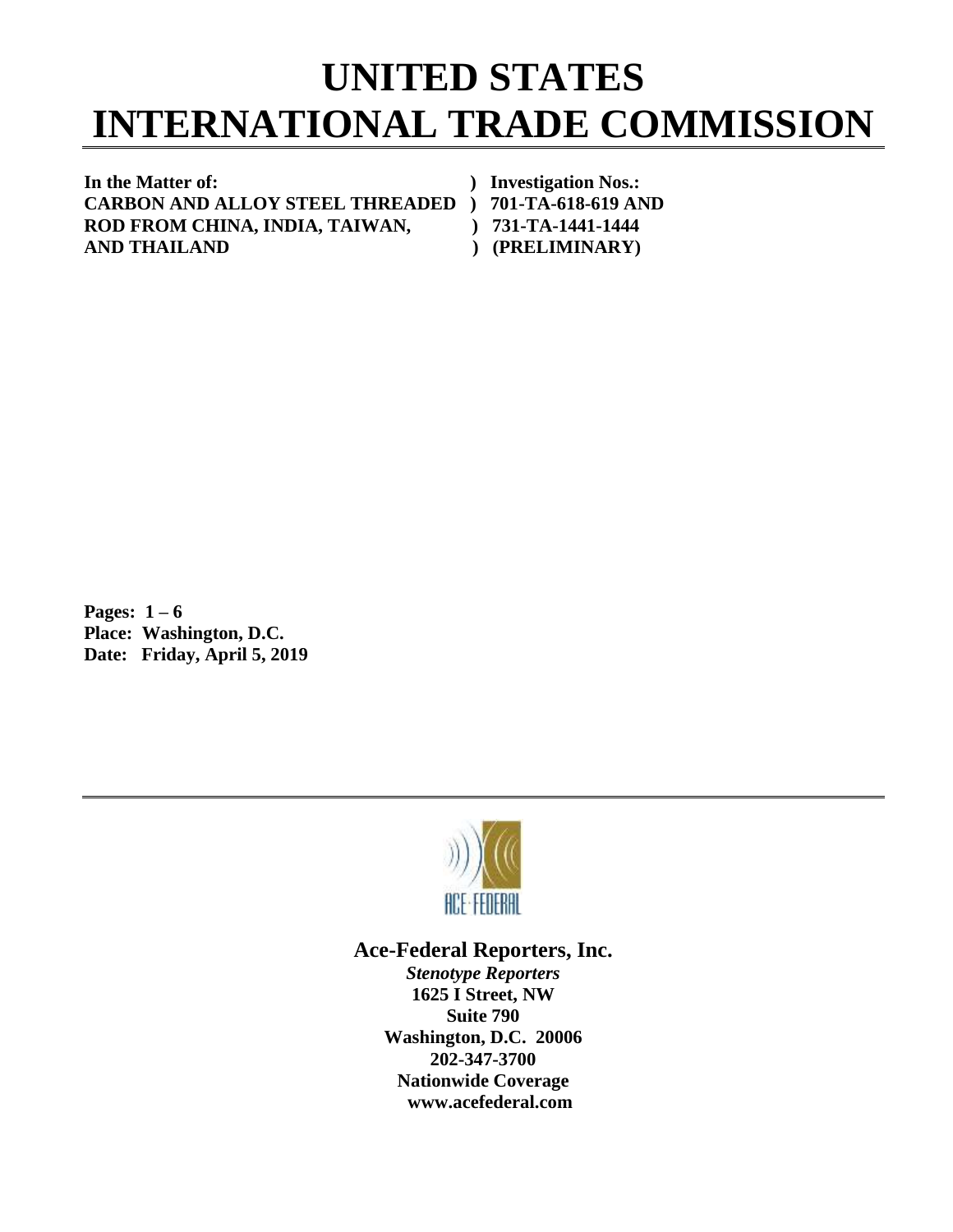1 THE UNITED STATES INTERNATIONAL TRADE COMMISSION 2 3 In the Matter of: ) Investigation Nos.: 4 CARBON AND ALLOY STEEL ) 701-TA-618-619 AND 5 THREADED ROD FROM ) 731-TA-1441-1444 6 CHINA, INDIA, TAIWAN ) (Preliminary) 7 AND THAILAND ) 8 9 10 Friday, April 5, 2019 11 Main Hearing Room (Room 101) 12 U.S. International 13 Trade Commission 14 500 E Street, S.W. 15 Washington, D.C. 16 The meeting commenced, pursuant to notice, at 17 11:00 a.m., before the Commissioners of the United States 18 International Trade Commission, the Honorable David S. 19 Johanson, presiding. 20 21 APPEARANCES: 22 On behalf of the International Trade Commission: 23 Commissioners: 24 DAVID S. JOHANSON, CHAIRMAN 25 IRVING A. WILLIAMSON, COMMISSIONER

> Ace-Federal Reporters, Inc. 202-347-3700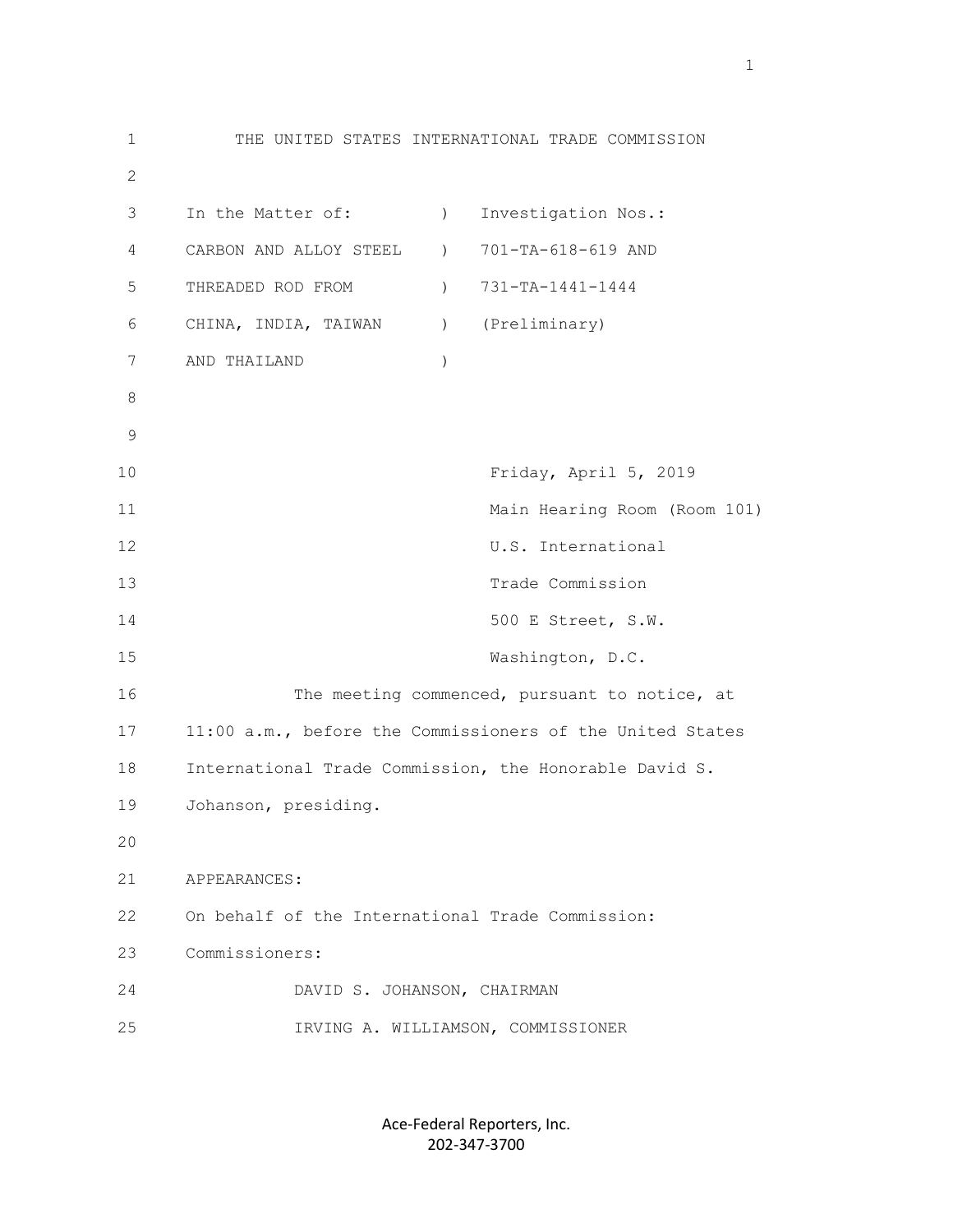1 APPEARANCES (Continued): 2 MEREDITH M. BROADBENT, COMMISSIONER (via 3 telephone) 4 RHONDA K. SCHMIDTLEIN, COMMISSIONER 5 JASON E. KEARNS, COMMISSIONER 6 7 Staff: 8 DOUGLAS CORKRAN,, SUPERVISORY INVESTIGATOR 9 KEYSHA MARTINEZ, INVESTIGATOR 10 PATRICK GALLAGHER, ATTORNEY/ADVISOR 11 AMELIA PREECE, INTERNATIONAL ECONOMIST 12 DANIEL MATTHEWS, INTERNATIONAL TRADE ANALYST 13 DAVID BOYLAND, ACCOUNTANT AUDITOR 14 AARON WOODWARD, STATISTICIAN 15 16 SHARON BELLAMY, RECORDS MANAGEMENT SPECIALIST 17 TYRELL BURCH, PROGRAM SUPPORT SPECIALIST 18 19 20 21 22 23 24 25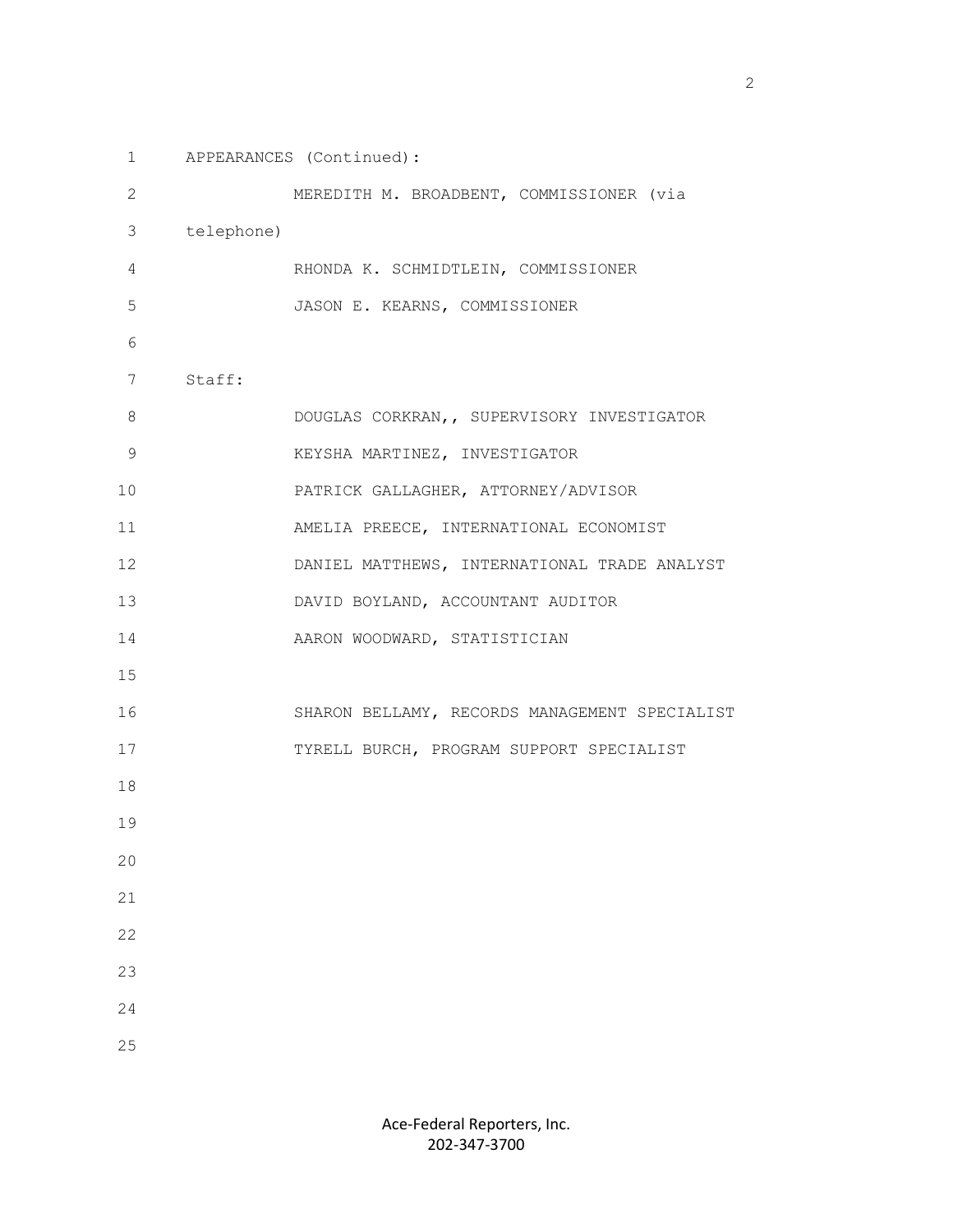1 P R O C E E D I N G S 2 (11:00 a.m.) 3 MR. BURCH: Will the room please come to order. 4 CHAIRMAN JOHANSON: Good morning. This meeting 5 of the U.S. International Trade Commission will now come to 6 order. Welcome to Commissioner Broadbent who is 7 participating by telephone. 8 COMMISSIONER BROADBENT: Good morning. 9 CHAIRMAN JOHANSON: I understand that there are 10 no agendas for future meetings, minutes, ratification lists, 11 or outstanding action jackets to consider. 12 Next we turn to the vote on the Preliminary phase 13 of Investigation Numbers 701-TA-618-619 and 14 731-TA-1441-1444, concerning imports of Carbon and Alloy 15 Steel Threaded Rod from China, India, Taiwan, and Thailand. 16 Welcome to Mr. Corkran and the staff who 17 participated in these investigations. Are there any 18 questions for the staff? 19 (No response.) 20 CHAIRMAN JOHANSON: Are there any additions or 21 corrections to the staff report? 22 MR. CORKRAN: Douglas Corkran, Office of 23 Investigations. Chairman Johanson there are no additions or 24 corrections to the staff report. 25 CHAIRMAN JOHANSON: Is there any objection to

> Ace-Federal Reporters, Inc. 202-347-3700

 $\sim$  3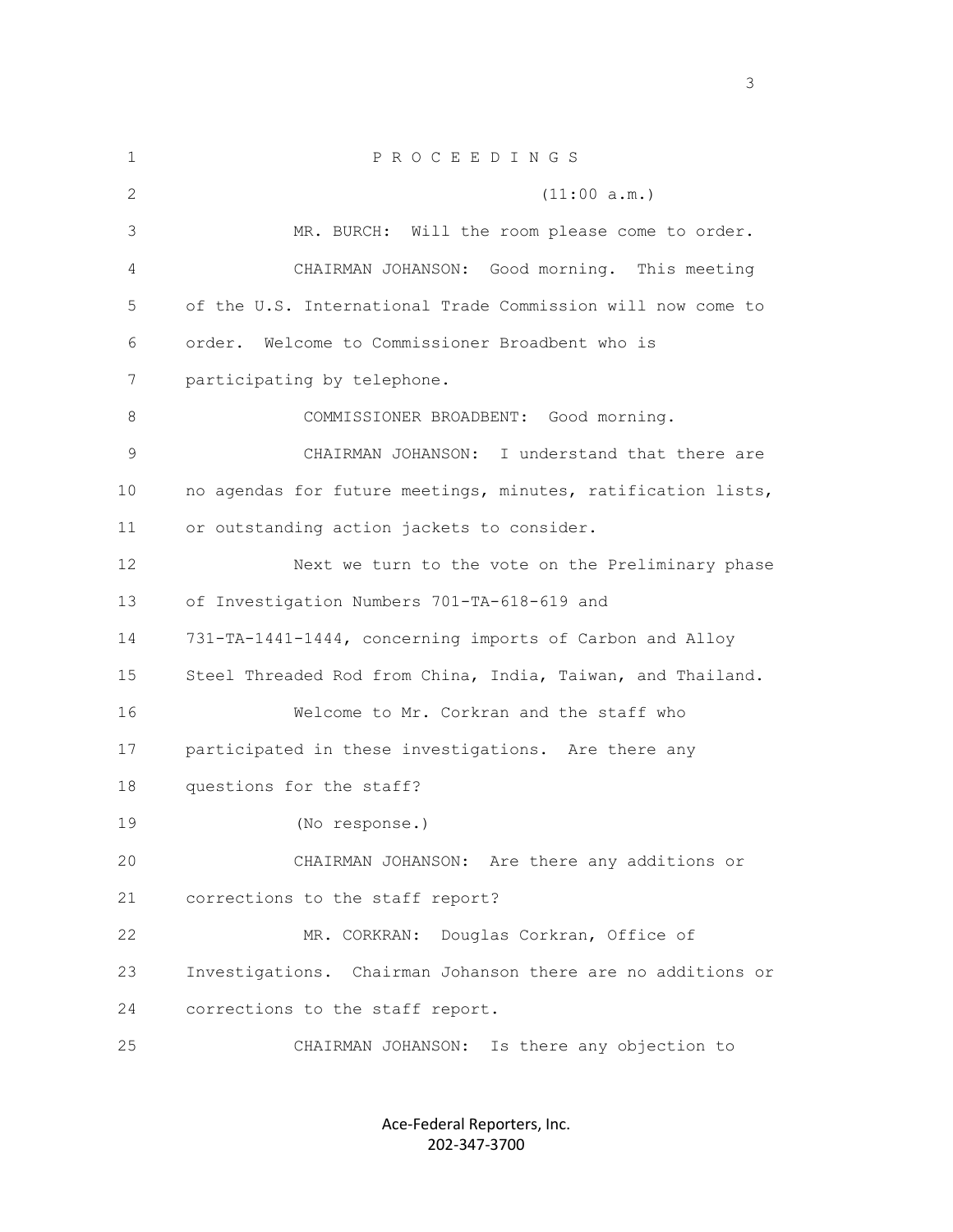1 approval of the staff report? 2 (No response.) 3 CHAIRMAN JOHANSON: Hearing none, it is approved. 4 Mr. Secretary, will you please call the roll? 5 MR. BURCH: Commissioner Kearns? 6 COMMISSIONER KEARNS: I vote in the affirmative. 7 MR. BURCH: Commissioner Williamson? 8 COMMISSIONER WILLIAMSON: I vote in the 9 affirmative. 10 MR. BURCH: Commissioner Johanson? 11 COMMISSIONER JOHANSON: I vote in the 12 affirmative. 13 MR. BURCH: Commissioner Schmidtlein? 14 COMMISSIONER Schmidtlein: I vote in the 15 affirmative. 16 MR. BURCH: Commissioner Broadbent? 17 COMMISSIONER BROADBENT: I vote in the 18 affirmative. 19 MR. BURCH: Mr. Chairman, the Commission has 20 reached affirmative determinations. 21 CHAIRMAN JOHANSON: Thank you, Mr. Secretary. 22 Further information concerning these determinations will be 23 in the press release. Views of the Commission are currently 24 scheduled to be completed and filed on April 15, 2019. 25 Thank you to all staff who participated in these

> Ace-Federal Reporters, Inc. 202-347-3700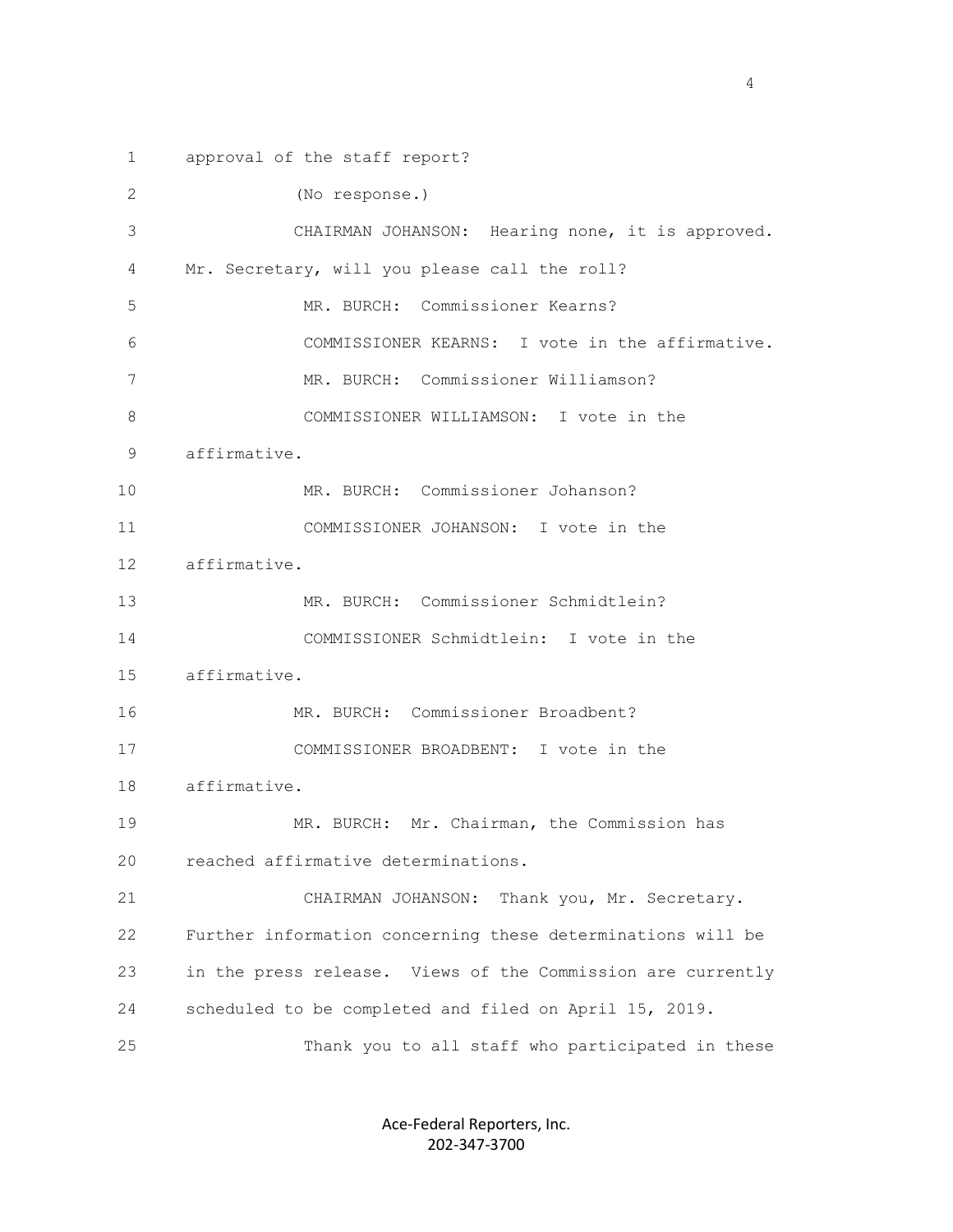| $\,1$            | investigations. Seeing that there is no other business |
|------------------|--------------------------------------------------------|
| $\mathbf{2}$     | before the Commission, this meeting is adjourned.      |
| $\mathfrak{Z}$   | (Whereupon, the meeting was adjourned at 11:02         |
| $\overline{4}$   | $\texttt{a.m.})$                                       |
| 5                |                                                        |
| $\epsilon$       |                                                        |
| $\boldsymbol{7}$ |                                                        |
| $\,8\,$          |                                                        |
| $\mathsf 9$      |                                                        |
| $10\,$           |                                                        |
| $11\,$           |                                                        |
| $12\,$           |                                                        |
| $13\,$           |                                                        |
| $14\,$           |                                                        |
| $15\,$           |                                                        |
| 16               |                                                        |
| $17$             |                                                        |
| $18\,$           |                                                        |
| 19               |                                                        |
| $20\,$           |                                                        |
| 21               |                                                        |
| 22               |                                                        |
| 23               |                                                        |
| 24               |                                                        |
| 25               |                                                        |